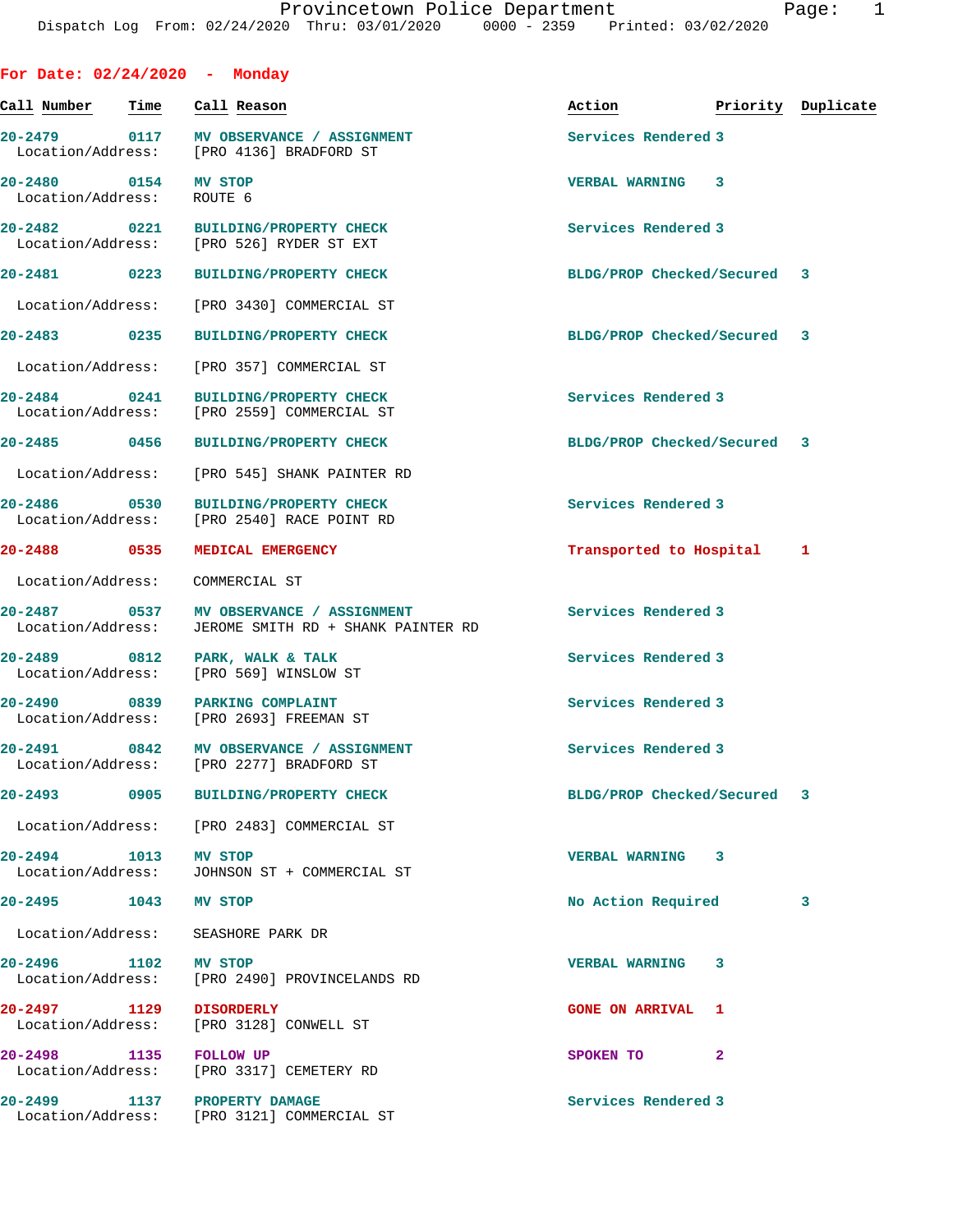| 20-2500 1155 MV STOP                      |      |                                                                                                             | Citation / Warning Issued 3 |              |
|-------------------------------------------|------|-------------------------------------------------------------------------------------------------------------|-----------------------------|--------------|
|                                           |      | Location/Address: [PRO 521] ROUTE 6                                                                         |                             |              |
|                                           |      | 20-2501 1301 BUILDING/PROPERTY CHECK<br>Location/Address: [PRO 2977] COMMERCIAL ST                          | Services Rendered 3         |              |
| 20-2503 1307 MV STOP                      |      | Location/Address: ROUTE 6 + CONWELL ST                                                                      | VERBAL WARNING 3            |              |
|                                           |      | 20-2502 1308 MV OBSERVANCE / ASSIGNMENT                                                                     | Citation / Warning Issued 3 |              |
|                                           |      | Location/Address:    ROUTE 6 + HOWLAND ST                                                                   |                             |              |
| 20-2504 1348 911 - GENERAL                |      |                                                                                                             | BLDG/PROP Checked/Secured 1 |              |
|                                           |      | Location/Address: [PRO 4136] BRADFORD ST                                                                    |                             |              |
| 20-2505 1401                              |      | <b>SERVE SUMMONS</b><br>Location/Address: [PRO 3188] MEADOW RD                                              | Could Not Locate 3          |              |
| 20-2506 1421                              |      | BUILDING/PROPERTY CHECK<br>Location/Address: [PRO 3430] COMMERCIAL ST                                       | Services Rendered 3         |              |
|                                           |      | 20-2507 1454 SERVICE CALL - POLICE<br>Location/Address: [PRO 569] WINSLOW ST                                | Services Rendered 3         |              |
|                                           |      | 20-2508 1512 MV OBSERVANCE / ASSIGNMENT<br>Location/Address: [PRO 539] SHANK PAINTER RD                     | Services Rendered 3         |              |
|                                           |      | 20-2509 1517 COMPLAINT - GENERAL<br>Location/Address: [PRO 542] SHANK PAINTER RD                            | Services Rendered 3         |              |
| 20-2510 1520 MV STOP                      |      | Location/Address: SHANK PAINTER RD                                                                          | VERBAL WARNING 3            |              |
| 20-2513 1604 MV STOP<br>Location/Address: |      | ROUTE 6                                                                                                     | VERBAL WARNING 3            |              |
|                                           |      | 20-2512 1608 MV OBSERVANCE / ASSIGNMENT<br>Location/Address: ROUTE 6 + SNAIL RD                             | Services Rendered 3         |              |
|                                           |      | 20-2516 1657 BUILDING/PROPERTY CHECK<br>Location/Address: [PRO 3121] COMMERCIAL ST                          | Services Rendered 3         |              |
| $20 - 2517$                               | 1726 | <b>SHOPLIFTING</b><br>Location/Address: [PRO 3296] SHANK PAINTER RD<br>Refer To Arrest: 20-18-AR            | Arrest(s) Made<br>3         |              |
|                                           |      | 20-2518 1750 MEDICAL EMERGENCY<br>Location/Address: [PRO 542] SHANK PAINTER RD<br>Refer To Arrest: 20-18-AR | PATIENT REFUSAL 1           |              |
| 20-2519 2024<br>Location/Address:         |      | MV OBSERVANCE / ASSIGNMENT<br>SHANK PAINTER RD + BRADFORD ST                                                | Services Rendered 3         |              |
| 20-2520 2050<br>Location/Address:         |      | <b>BUILDING/PROPERTY CHECK</b><br>MEADOW RD                                                                 | Services Rendered 3         |              |
| $20 - 2521$                               |      | 2137 MEDICAL EMERGENCY                                                                                      | Transported to Hospital     | $\mathbf{1}$ |
|                                           |      | Location/Address: [PRO 1449] ATKINS MAYO RD                                                                 |                             |              |
| 20-2522                                   | 2209 | MV STOP                                                                                                     | Citation / Warning Issued 3 |              |
| Location/Address:                         |      | ROUTE 6                                                                                                     |                             |              |
| $20 - 2523$<br>Location/Address:          | 2337 | <b>BUILDING/PROPERTY CHECK</b><br>[PRO 3259] MACMILLAN WHARF                                                | Services Rendered 3         |              |
| 20-2524                                   | 2346 | MV OBSERVANCE / ASSIGNMENT                                                                                  | Services Rendered 3         |              |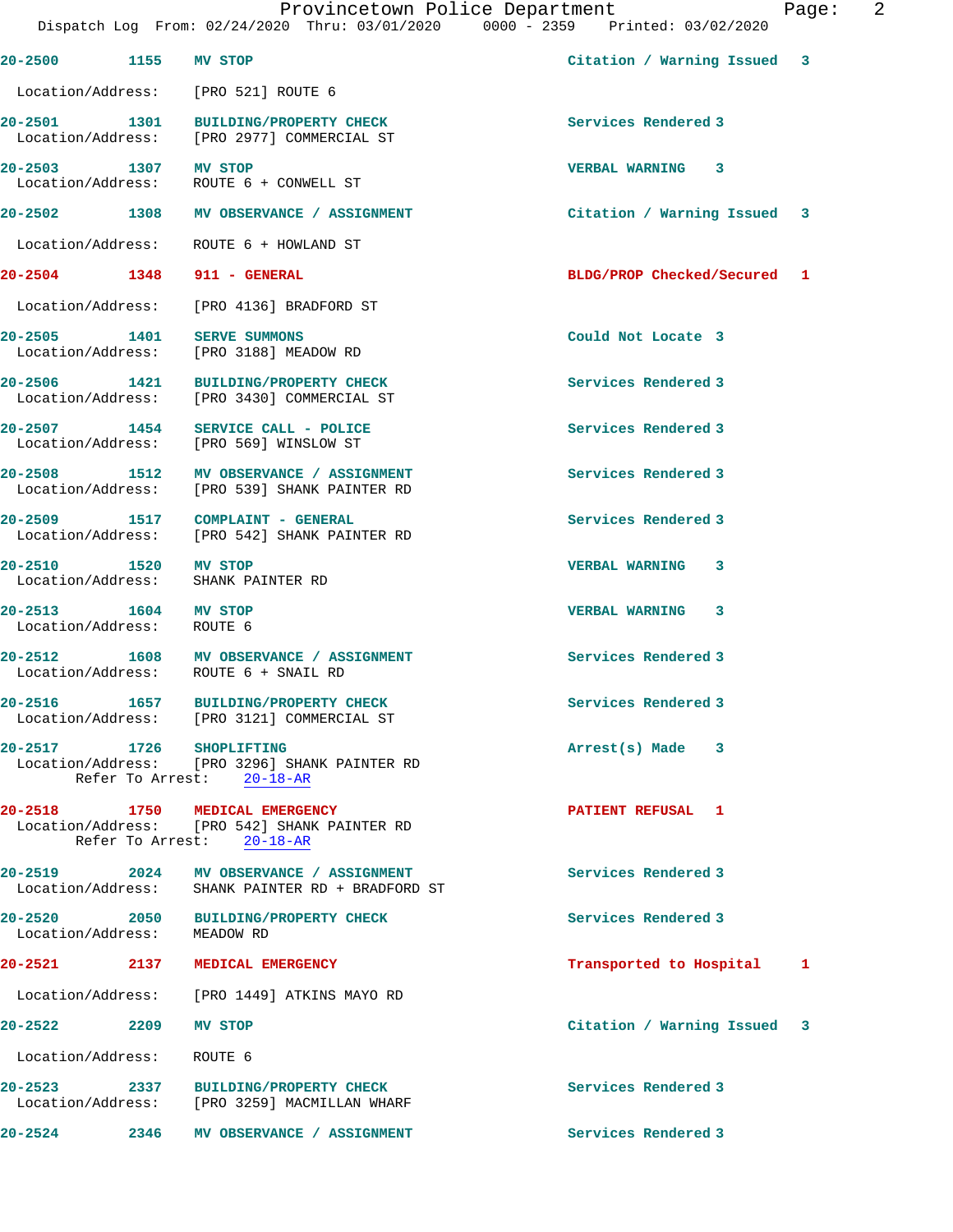|                      |                                                                                           | Provincetown Police Department<br>Dispatch Log From: 02/24/2020 Thru: 03/01/2020 0000 - 2359 Printed: 03/02/2020 | 3<br>Page: |
|----------------------|-------------------------------------------------------------------------------------------|------------------------------------------------------------------------------------------------------------------|------------|
|                      | Location/Address: SHANK PAINTER RD + JEROME SMITH RD                                      |                                                                                                                  |            |
|                      | 20-2525 2352 MV OBSERVANCE / ASSIGNMENT<br>Location/Address: BRADFORD ST + HOWLAND ST     | Services Rendered 3                                                                                              |            |
|                      | For Date: $02/25/2020 - Tuesday$                                                          |                                                                                                                  |            |
| 20-2527 0049         | BUILDING/PROPERTY CHECK<br>Location/Address: [PRO 75] CAPTAIN BERTIES WAY                 | Services Rendered 3                                                                                              |            |
|                      | 20-2526 0051 BUILDING/PROPERTY CHECK<br>Location/Address: [PRO 526] RYDER ST EXT          | Services Rendered 3                                                                                              |            |
|                      | 20-2528 0114 MV OBSERVANCE / ASSIGNMENT<br>Location/Address: ROUTE 6 + SNAIL RD           | Services Rendered 3                                                                                              |            |
|                      | 20-2529 0133 BUILDING/PROPERTY CHECK<br>Location/Address: [PRO 2540] RACE POINT RD        | Services Rendered 3                                                                                              |            |
|                      | 20-2530 0140 BUILDING/PROPERTY CHECK<br>Location/Address: [PRO 2483] COMMERCIAL ST        | Services Rendered 3                                                                                              |            |
|                      | 20-2531 0143 BUILDING/PROPERTY CHECK<br>Location/Address: [PRO 2206] PILGRIMS LANDING     | Services Rendered 3                                                                                              |            |
| 20-2532 0152         | <b>BUILDING/PROPERTY CHECK</b>                                                            | BLDG/PROP Checked/Secured 3                                                                                      |            |
|                      | Location/Address: [PRO 1778] SHANK PAINTER RD                                             |                                                                                                                  |            |
| 20-2533 0208         | <b>BUILDING/PROPERTY CHECK</b>                                                            | BLDG/PROP Checked/Secured                                                                                        | 3          |
|                      | Location/Address: [PRO 444] HIGH POLE HILL                                                |                                                                                                                  |            |
|                      | 20-2534 0214 MV OBSERVANCE / ASSIGNMENT<br>Location/Address: HIGH POLE HILL + BRADFORD ST | Services Rendered 3                                                                                              |            |
|                      | 20-2535 0235 BUILDING/PROPERTY CHECK<br>Location/Address: [PRO 2898] JEROME SMITH RD      | Services Rendered 3                                                                                              |            |
|                      | 20-2537 0518 MV OBSERVANCE / ASSIGNMENT<br>Location/Address: ROUTE 6 + SNAIL RD           | Services Rendered 3                                                                                              |            |
|                      | 20-2536 0521 MV OBSERVANCE / ASSIGNMENT<br>Location/Address: ROUTE 6 + PROVINCELANDS RD   | Services Rendered 3                                                                                              |            |
|                      | 20-2539 0757 ESCORT / TRANSPORT                                                           | Transferred Custody                                                                                              | 3          |
|                      | Location/Address: [ORL 1] ROCK HARBOR RD<br>Refer To Arrest: 20-18-AR                     |                                                                                                                  |            |
|                      | 20-2540 0815 SERVICE CALL - POLICE<br>Location/Address: [PRO 569] WINSLOW ST              | Services Rendered 3                                                                                              |            |
| 20-2542 0828 MV STOP | Location/Address: [PRO 539] SHANK PAINTER RD                                              | VERBAL WARNING 3                                                                                                 |            |
|                      | 20-2543 0850 MEDICAL EMERGENCY                                                            | No Action Required                                                                                               | 1          |
| Location/Address:    | [PRO 2102] SNOW ST                                                                        |                                                                                                                  |            |
| 20-2545 0942         | <b>ANIMAL CALL</b><br>Location: [OT] SANDWICH ANIMAL HOSPITAL                             | Services Rendered 2                                                                                              |            |
| 20-2546 1043         | MEDICAL EMERGENCY                                                                         | Transported to Hospital                                                                                          | 1          |
|                      | Location/Address: [PRO 1662] PEARL ST                                                     |                                                                                                                  |            |
|                      | 20-2547 1143 PARK, WALK & TALK<br>Location/Address: [PRO 537] SHANK PAINTER RD            | Services Rendered 3                                                                                              |            |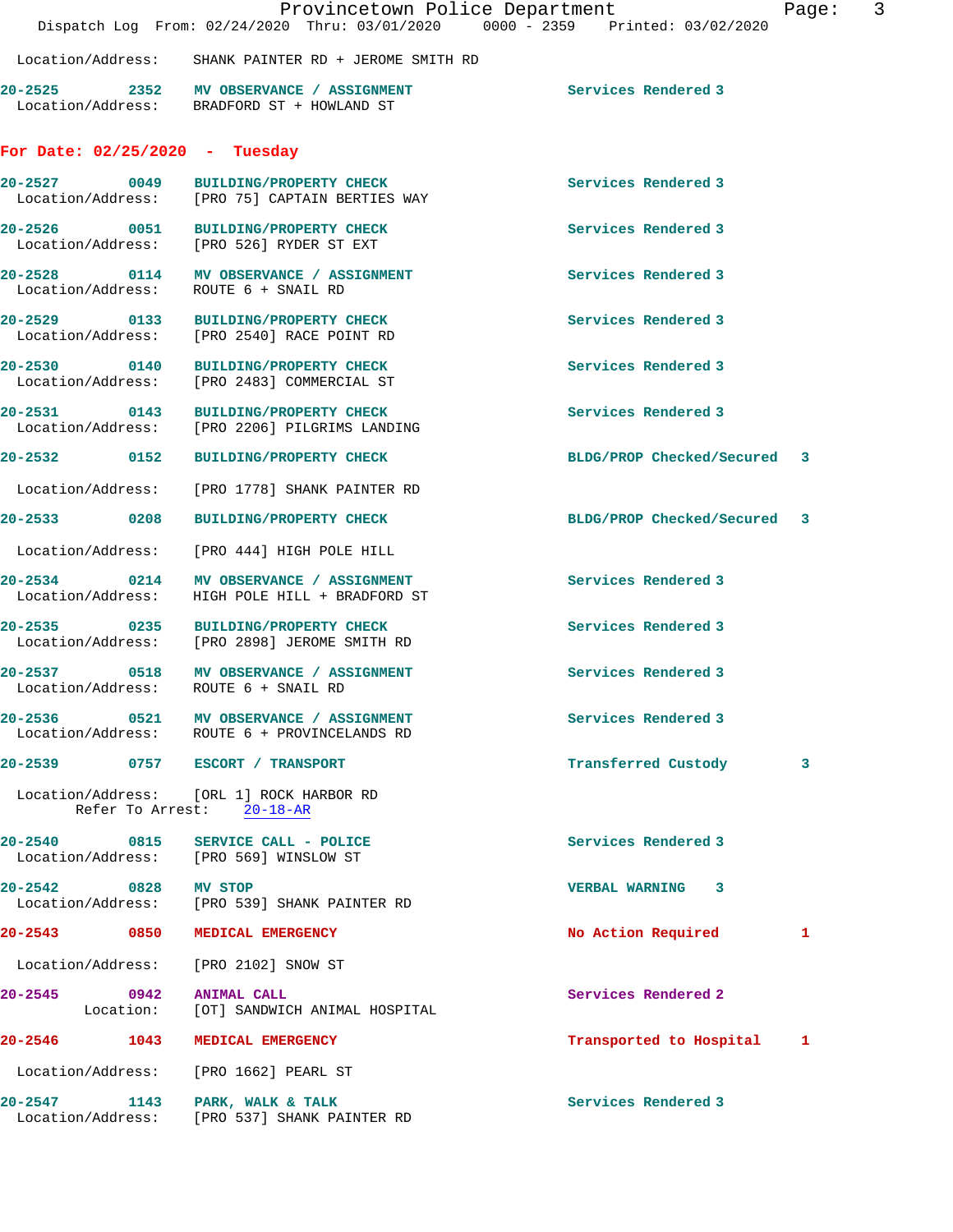**20-2548 1206 MEDICAL EMERGENCY Transported to Hospital 1** Location/Address: [PRO 440] HARRY KEMP WAY **20-2550 1223 PET PANTRY Services Rendered 3**  Location/Address: [PRO 3296] SHANK PAINTER RD **20-2551 1416 BUILDING/PROPERTY CHECK BLDG/PROP Checked/Secured 3** Location/Address: [PRO 3287] ROUTE 6 **20-2555** 1553 ASSAULT 20-2555 Location/Address: [PRO 2490] PROVINCELANDS RD **20-2556 1645 PARK, WALK & TALK Services Rendered 3**  Location/Address: [PRO 105] COMMERCIAL ST **20-2557 2011 BUILDING/PROPERTY CHECK BLDG/PROP Checked/Secured 3** Location/Address: [PRO 1783] FRANKLIN ST **20-2559 2216 LARCENY / FORGERY / FRAUD Investigated 2**  Location/Address: [PRO 1566] CONWELL ST 20-2560 2327 BUILDING/PROPERTY CHECK Services Rendered 3<br>
Location/Address: [PRO 3296] SHANK PAINTER RD [PRO 3296] SHANK PAINTER RD **20-2561 2343 MV OBSERVANCE / ASSIGNMENT Services Rendered 3**  Location/Address: [PRO 4136] BRADFORD ST **For Date: 02/26/2020 - Wednesday 20-2562 0103 BUILDING/PROPERTY CHECK Services Rendered 3**  Location/Address: [PRO 2483] COMMERCIAL ST **20-2563 0114 MV OBSERVANCE / ASSIGNMENT Services Rendered 3**  Location/Address: BRADFORD ST + HOWLAND ST **20-2564 0148 BUILDING/PROPERTY CHECK Services Rendered 3**  [PRO 3259] MACMILLAN WHARF **20-2565 0156 MV OBSERVANCE / ASSIGNMENT Services Rendered 3**  Location/Address: [PRO 3670] SHANK PAINTER RD 20-2566 0211 MV OBSERVANCE / ASSIGNMENT **Services Rendered 3**  Location/Address: BRADFORD ST + HIGH POLE HILL **20-2567 0236 MV OBSERVANCE / ASSIGNMENT Services Rendered 3**  [PRO 3611] CAPTAIN BERTIES WAY **20-2568 0241 BUILDING/PROPERTY CHECK BLDG/PROP Checked/Secured 3** Location/Address: [PRO 440] HARRY KEMP WAY **20-2569 0248 MV OBSERVANCE / ASSIGNMENT Services Rendered 3**  HARRY KEMP WAY + HOWLAND ST **20-2570 0526 BUILDING/PROPERTY CHECK Services Rendered 3**  Location/Address: [PRO 530] SHANK PAINTER RD **20-2571 0616 BUILDING/PROPERTY CHECK BLDG/PROP Checked/Secured 3** Location/Address: [PRO 447] JEROME SMITH RD **20-2573 0805 MV STOP VERBAL WARNING 3**  Location/Address: 20-2574 0810 PARK, WALK & TALK **Services Rendered 3** Location/Address: [PRO 488] MAYFLOWER ST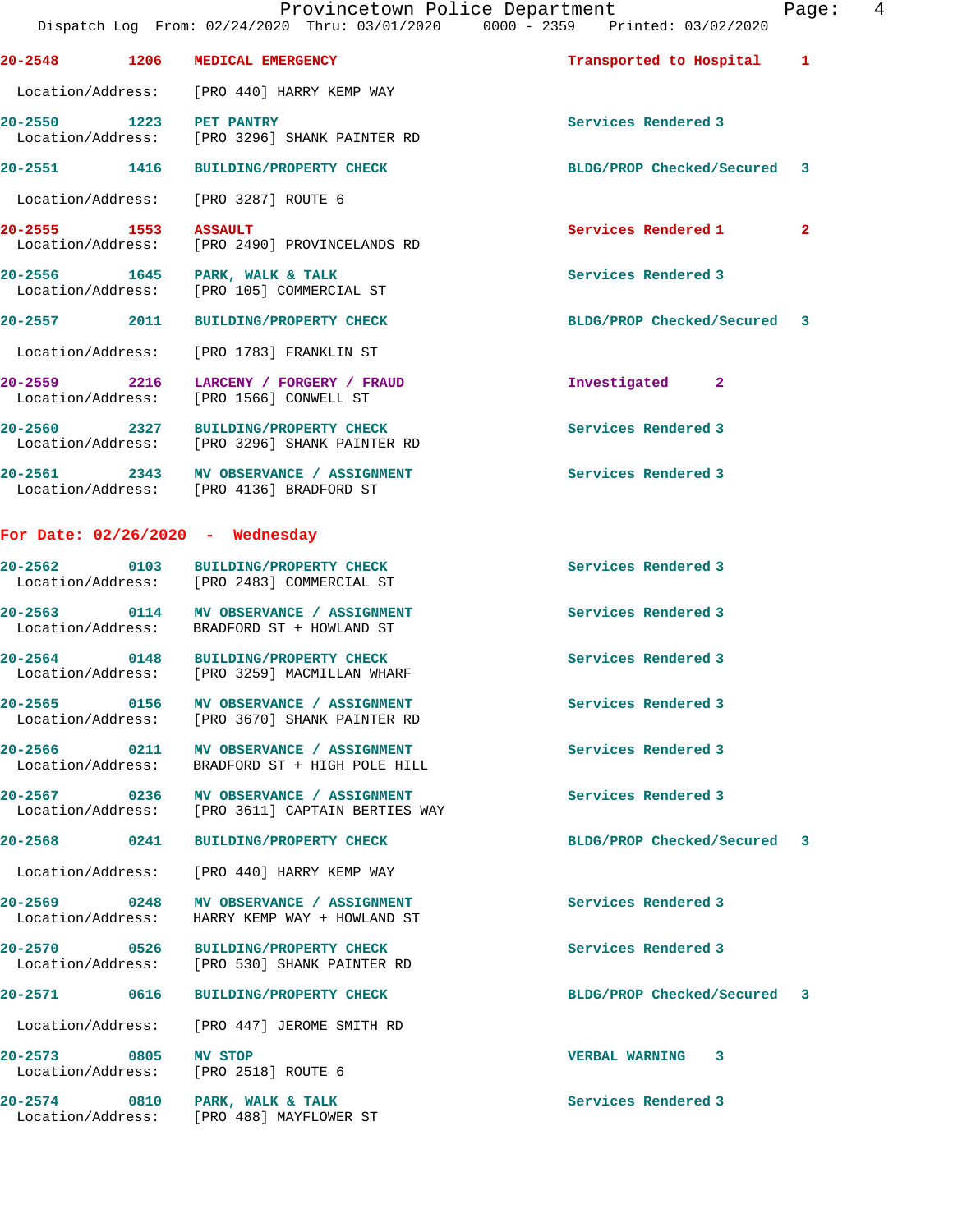|                                   | Dispatch Log From: 02/24/2020 Thru: 03/01/2020 0000 - 2359 Printed: 03/02/2020      | Provincetown Police Department | Page:        | 5 |
|-----------------------------------|-------------------------------------------------------------------------------------|--------------------------------|--------------|---|
|                                   | 20-2575 0813 PARK, WALK & TALK<br>Location/Address: [PRO 569] WINSLOW ST            | Services Rendered 3            |              |   |
|                                   | 20-2579 0833 SERVICE CALL - POLICE<br>Location/Address: [PRO 515] RACE POINT RD     | Services Rendered 3            |              |   |
|                                   | 20-2576 0909 TRAFFIC CONTROL<br>Location/Address: [PRO 175] COMMERCIAL ST           | Services Rendered 3            |              |   |
|                                   | 20-2578 0947 BY-LAW VIOLATION<br>Location/Address: [PRO 2479] ROUTE 6               | Services Rendered 2            |              |   |
| 20-2580 1045 LOOSE DOG            |                                                                                     | Transferred Custody            | $\mathbf{2}$ |   |
|                                   | Location/Address: [PRO 1867] SHANK PAINTER RD                                       |                                |              |   |
|                                   | 20-2581 1127 BUILDING/PROPERTY CHECK                                                | BLDG/PROP Checked/Secured 3    |              |   |
|                                   | Location/Address: [PRO 3287] ROUTE 6                                                |                                |              |   |
|                                   | 20-2583 1154 SERVICE CALL - POLICE<br>Location/Address: [PRO 105] COMMERCIAL ST     | Services Rendered 3            |              |   |
|                                   | 20-2582 1157 MV OBSERVANCE / ASSIGNMENT<br>Location/Address: [PRO 3440] ROUTE 6     | Services Rendered 3            |              |   |
| 20-2584 1216 MV STOP              | Location/Address: [PRO 2479] ROUTE 6                                                | <b>VERBAL WARNING 3</b>        |              |   |
|                                   | 20-2585 1226 SERVICE CALL - POLICE<br>Location/Address: [PRO 1331] COMMERCIAL ST    | Services Rendered 3            |              |   |
| 20-2586 1232 MV STOP              | Location/Address: [PRO 2144] CONWELL ST                                             | VERBAL WARNING 3               |              |   |
|                                   | 20-2587 1254 SERVICE CALL - POLICE<br>Location/Address: [PRO 105] COMMERCIAL ST     | Services Rendered 3            |              |   |
| 20-2588                           | 1355 BUILDING/PROPERTY CHECK<br>Location/Address: [PRO 3259] MACMILLAN WHARF        | Services Rendered 3            |              |   |
| 20-2590<br>1358                   | PARK, WALK & TALK<br>Location/Address: [PRO 537] SHANK PAINTER RD                   | Services Rendered 3            |              |   |
| 20-2593                           | 1416 BUILDING/PROPERTY CHECK                                                        | BLDG/PROP Checked/Secured 3    |              |   |
|                                   | Location/Address: [PRO 2500] COMMERCIAL ST                                          |                                |              |   |
| Location/Address:                 | 20-2592 1418 MV OBSERVANCE / ASSIGNMENT<br>SHANK PAINTER RD + BROWNE ST             | Services Rendered 3            |              |   |
| 20-2594 1421 MV DISABLED          | Location/Address: [PRO 2518] ROUTE 6                                                | Services Rendered 2            |              |   |
|                                   | 20-2591 1422 BUILDING/PROPERTY CHECK<br>Location/Address: [PRO 2540] RACE POINT RD  | Services Rendered 3            |              |   |
|                                   | 20-2595 1424 BUILDING/PROPERTY CHECK                                                | BLDG/PROP Checked/Secured 3    |              |   |
|                                   | Location/Address: [PRO 3317] CEMETERY RD                                            |                                |              |   |
|                                   | 20-2596 1451 SERVICE CALL - POLICE<br>Location/Address: [PRO 569] WINSLOW ST        | Services Rendered 3            |              |   |
| 20-2597 1507<br>Location/Address: | <b>ANIMAL CALL</b><br>[PRO 3099] SHANK PAINTER RD                                   | Could Not Locate 2             |              |   |
|                                   | 20-2599 1532 MV OBSERVANCE / ASSIGNMENT<br>Location/Address: [PRO 2277] BRADFORD ST | Services Rendered 3            |              |   |
| 1535<br>20-2601                   | <b>MV COMPLAINT</b>                                                                 | Services Rendered 2            |              |   |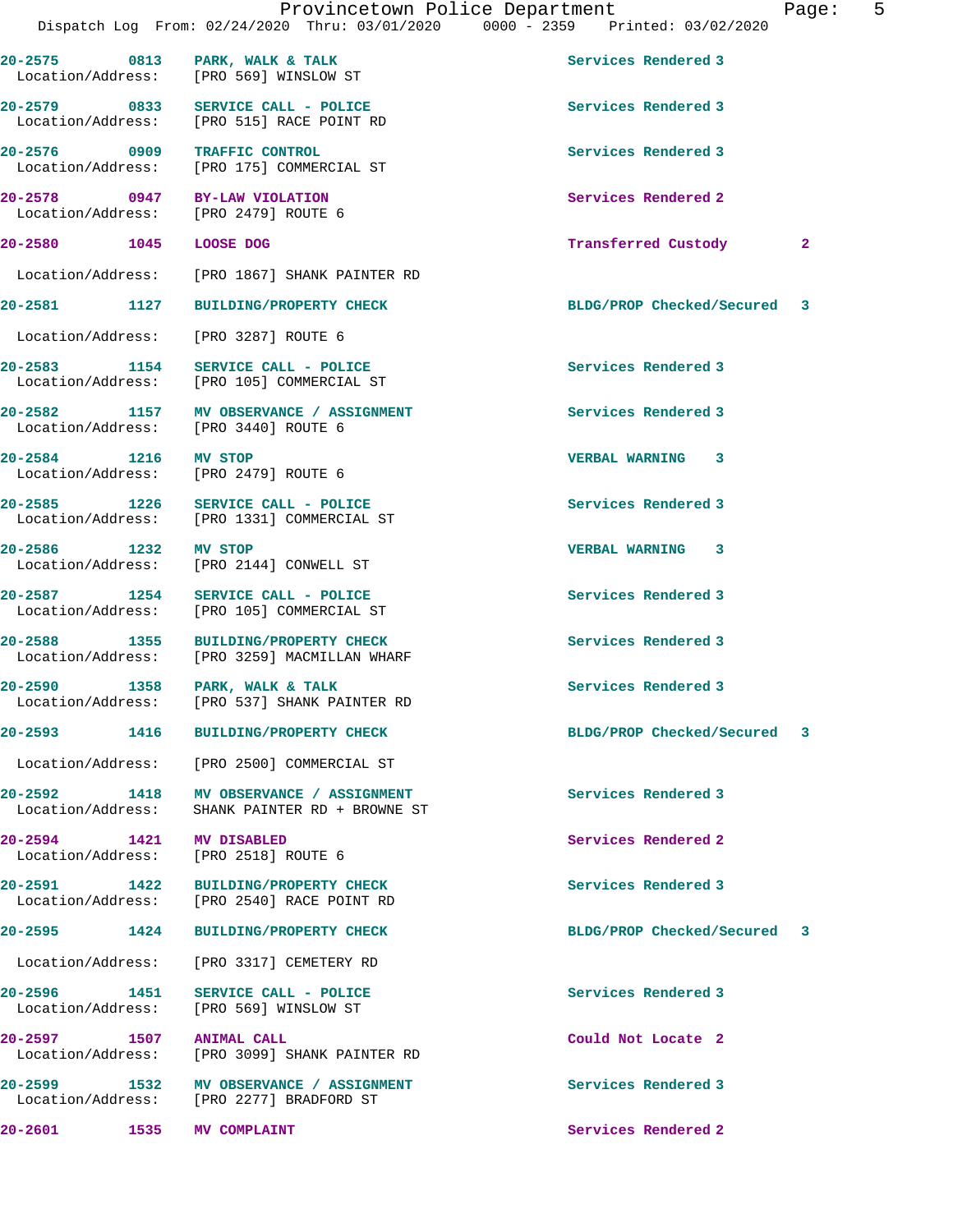|                                                             | Provincetown Police Department<br>Dispatch Log From: 02/24/2020 Thru: 03/01/2020 0000 - 2359 Printed: 03/02/2020 | 6<br>Page:                     |
|-------------------------------------------------------------|------------------------------------------------------------------------------------------------------------------|--------------------------------|
|                                                             | Location/Address: [PRO 105] COMMERCIAL ST                                                                        |                                |
| 20-2600 1536 PARK, WALK & TALK                              | Location/Address: [PRO 105] COMMERCIAL ST                                                                        | Services Rendered 3            |
| 20-2603 1616 ANIMAL CALL                                    | Location/Address: YOUNGS CT + COMMERCIAL ST                                                                      | Services Rendered 2            |
|                                                             | 20-2604 1618 LARCENY / FORGERY / FRAUD<br>Location/Address: [PRO 1364] CONANT ST                                 | SPOKEN TO 2                    |
|                                                             | 20-2602 1620 BUILDING/PROPERTY CHECK<br>Location/Address: [PRO 3121] COMMERCIAL ST                               | Services Rendered 3            |
| 20-2605 1656 MEDICAL EMERGENCY                              |                                                                                                                  | Transported to Hospital<br>1   |
|                                                             | Location/Address: [PRO 440] HARRY KEMP WAY                                                                       |                                |
|                                                             | 20-2606 1746 MV OBSERVANCE / ASSIGNMENT<br>Location/Address: [PRO 58] BRADFORD ST                                | Services Rendered 3            |
| 20-2607 1900 911 - GENERAL                                  | Location/Address: [PRO 1662] PEARL ST                                                                            | SPOKEN TO<br>1                 |
| 20-2610 2011 MV STOP<br>Location/Address: [PRO 521] ROUTE 6 |                                                                                                                  | VERBAL WARNING 3               |
|                                                             | 20-2609 2019 MV OBSERVANCE / ASSIGNMENT<br>Location/Address: ROUTE 6 + SNAIL RD                                  | Services Rendered 3            |
| 20-2611 2036 MEDICAL EMERGENCY                              | Location/Address: [PRO 2647] SHANK PAINTER RD                                                                    | <b>PATIENT REFUSAL 1</b>       |
| 20-2612 2109 MV STOP<br>Location/Address: ROUTE 6           |                                                                                                                  | VERBAL WARNING 3               |
|                                                             | 20-2613 2129 BUILDING/PROPERTY CHECK                                                                             | BLDG/PROP Checked/Secured 3    |
|                                                             | Location/Address: [PRO 1662] PEARL ST                                                                            |                                |
| For Date: $02/27/2020$ - Thursday                           |                                                                                                                  |                                |
| 20-2614<br>0009                                             | <b>BUILDING/PROPERTY CHECK</b>                                                                                   | BLDG/PROP Checked/Secured<br>3 |
| Location/Address:                                           | [PRO 530] SHANK PAINTER RD                                                                                       |                                |
| 20-2616<br>0046                                             | <b>BAR CHECK</b>                                                                                                 | BLDG/PROP Checked/Secured<br>3 |
| Location/Address:                                           | [PRO 399] COMMERCIAL ST                                                                                          |                                |
| 20-2617<br>0058                                             | <b>BUILDING/PROPERTY CHECK</b>                                                                                   | BLDG/PROP Checked/Secured<br>3 |
| Location/Address:                                           | [PRO 1638] COMMERCIAL ST                                                                                         |                                |
| 20-2618<br>0101                                             | <b>BUILDING/PROPERTY CHECK</b>                                                                                   | BLDG/PROP Checked/Secured<br>3 |
| Location/Address:                                           | [PRO 2511] RYDER ST                                                                                              |                                |
| 20-2620<br>0110<br>Location/Address:                        | MV OBSERVANCE / ASSIGNMENT<br>SHANK PAINTER RD + JEROME SMITH RD                                                 | Services Rendered 3            |
| 20-2619<br>0112<br>Location/Address:                        | MV OBSERVANCE / ASSIGNMENT<br>ROUTE 6 + CONWELL ST                                                               | Services Rendered 3            |
| 20-2621<br>0202                                             | <b>BUILDING/PROPERTY CHECK</b>                                                                                   | BLDG/PROP Checked/Secured<br>3 |
| Location/Address:                                           | [PRO 488] MAYFLOWER ST                                                                                           |                                |
| 20-2622<br>0254                                             | <b>BUILDING/PROPERTY CHECK</b>                                                                                   | BLDG/PROP Checked/Secured<br>3 |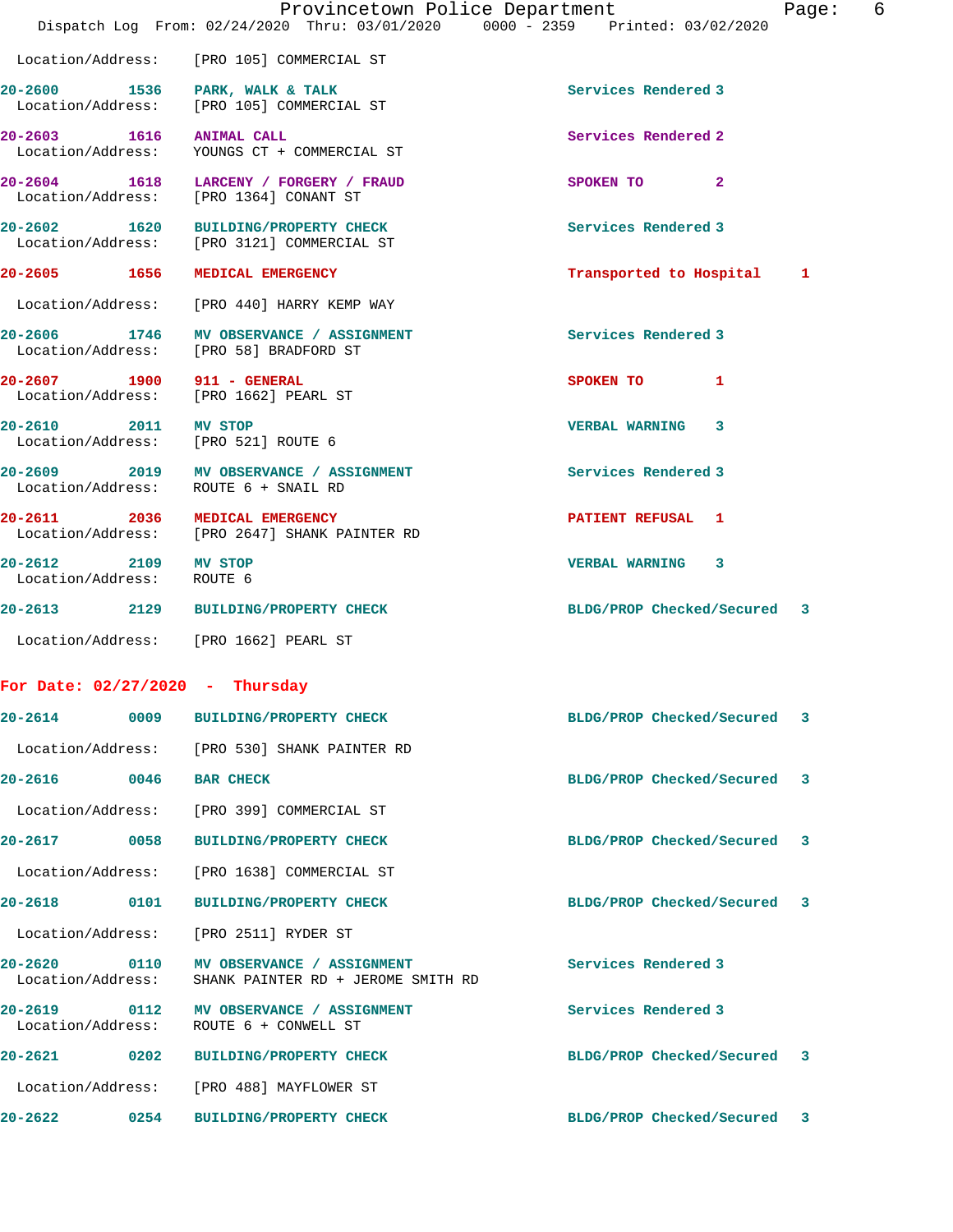|                                   | Provincetown Police Department<br>Dispatch Log From: 02/24/2020 Thru: 03/01/2020 0000 - 2359 Printed: 03/02/2020 |                                  | 7<br>Page: |
|-----------------------------------|------------------------------------------------------------------------------------------------------------------|----------------------------------|------------|
|                                   | Location/Address: [PRO 516] RACE POINT RD                                                                        |                                  |            |
|                                   | 20-2624 0307 BUILDING/PROPERTY CHECK                                                                             | BLDG/PROP Checked/Secured 3      |            |
|                                   | Location/Address: [PRO 3287] ROUTE 6                                                                             |                                  |            |
|                                   | 20-2623 0312 BUILDING/PROPERTY CHECK<br>Location/Address: [PRO 3259] MACMILLAN WHARF                             | Services Rendered 3              |            |
|                                   | 20-2625 0318 NOISE COMPLAINT<br>Location/Address: [PRO 1041] OLD COLONY WAY                                      | Services Rendered 3              |            |
|                                   | 20-2626 0520 BUILDING/PROPERTY CHECK<br>Location/Address: [PRO 2483] COMMERCIAL ST                               | Services Rendered 3              |            |
|                                   | 20-2627 0623 BUILDING/PROPERTY CHECK<br>Location/Address: [PRO 2540] RACE POINT RD                               | Services Rendered 3              |            |
| 20-2629 0930                      | MEDICAL EMERGENCY                                                                                                | Transferred Custody              | 1          |
|                                   | Location/Address: [PRO 2283] COMMERCIAL ST                                                                       |                                  |            |
| 20-2630 0942<br>Location/Address: | <b>ASSAULT</b><br>[PRO 488] MAYFLOWER ST                                                                         | Services Rendered 1              |            |
|                                   | 20-2631 1049 MEDICAL EMERGENCY<br>Location/Address: [PRO 965] KIMBERLY LN                                        | Services Rendered 1              |            |
| 20-2632 1125 HAZARDS              |                                                                                                                  | Referred to Other Agency 2       |            |
|                                   | Location/Address: LAW ST + COMMERCIAL ST                                                                         |                                  |            |
| 20-2633 1331 POWER OUTAGE         | Location/Address: [PRO 542] SHANK PAINTER RD                                                                     | Services Rendered 3              |            |
|                                   | 20-2634 1342 BUILDING/PROPERTY CHECK                                                                             | BLDG/PROP Checked/Secured 3      |            |
|                                   | Location/Address: [PRO 1442] WEST VINE ST                                                                        |                                  |            |
| 20-2635 1344 FOLLOW UP            | Location/Address: [PRO 2222] COMMERCIAL ST                                                                       | $\mathbf{2}$<br><b>FOLLOW UP</b> |            |
|                                   | 20-2636 1414 ESCORT / TRANSPORT                                                                                  | Transferred Custody              | 3          |
|                                   | Location/Address: [PRO 542] SHANK PAINTER RD<br>Refer To Arrest: 20-19-AR                                        |                                  |            |
| 20-2637 1453 SCHOOL               | Location/Address: [PRO 569] WINSLOW ST                                                                           | Services Rendered 3              |            |
|                                   | 20-2638 1511 BUILDING/PROPERTY CHECK                                                                             | BLDG/PROP Checked/Secured 3      |            |
|                                   | Location/Address: [PRO 488] MAYFLOWER ST                                                                         |                                  |            |
|                                   | 20-2639 1513 COMPLAINT - GENERAL<br>Location/Address: [PRO 1952] COMMERCIAL ST                                   | <b>GONE ON ARRIVAL 3</b>         |            |
| 20-2640 1529 ANIMAL CALL          | Location/Address: [PRO 957] HOWLAND ST                                                                           | Services Rendered 2              |            |
|                                   | 20-2643 1606 PARK, WALK & TALK                                                                                   | No Action Required               | 3          |
|                                   | Location/Address: [PRO 105] COMMERCIAL ST                                                                        |                                  |            |
| Location/Address:                 | 20-2641 1644 PARK, WALK & TALK<br>[PRO 4136] BRADFORD ST                                                         | Services Rendered 3              |            |
|                                   | 20-2642 1659 MV OBSERVANCE / ASSIGNMENT<br>Location/Address: [PRO 539] SHANK PAINTER RD                          | Services Rendered 3              |            |
|                                   | 20-2644 1708 ASSIST DEPARTMENT / MUTUAL AID                                                                      | Services Rendered 3              |            |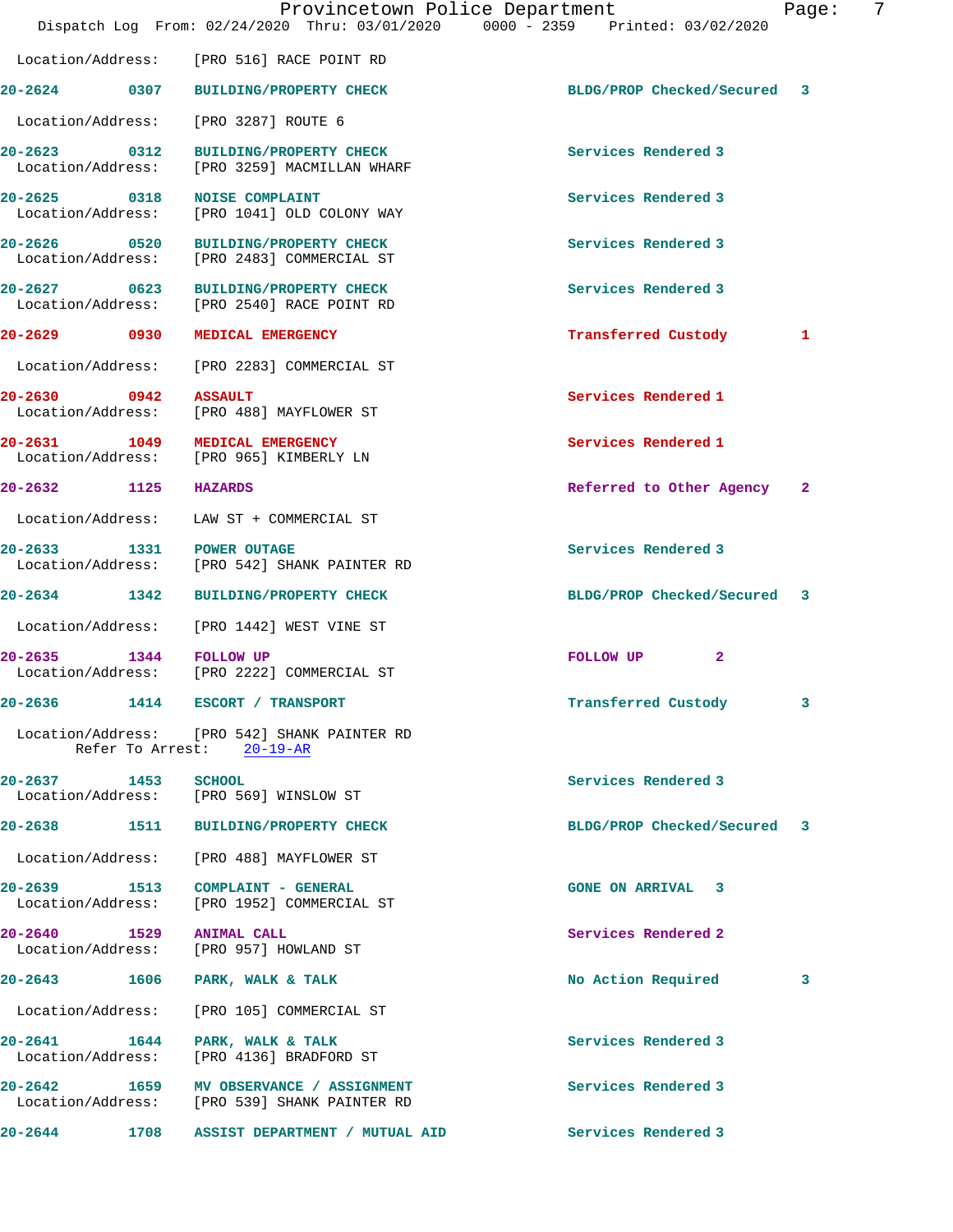|                                 |      | Provincetown Police Department<br>Dispatch Log From: 02/24/2020 Thru: 03/01/2020 0000 - 2359 Printed: 03/02/2020 |                             | Page: | 8 |
|---------------------------------|------|------------------------------------------------------------------------------------------------------------------|-----------------------------|-------|---|
|                                 |      | Location/Address: [PRO 542] SHANK PAINTER RD                                                                     |                             |       |   |
|                                 |      | 20-2646 1724 ASSIST CITIZEN<br>Location/Address: [PRO 2605] COMMERCIAL ST                                        | SPOKEN TO 3                 |       |   |
|                                 |      | 20-2645 1732 BUILDING/PROPERTY CHECK<br>Location/Address: [PRO 3259] MACMILLAN WHARF                             | Services Rendered 3         |       |   |
|                                 |      | 20-2647 1823 COMPLAINT - GENERAL<br>Location/Address: [PRO 2018] COMMERCIAL ST                                   | SPOKEN TO<br>3              |       |   |
| 20-2648 1851 MV STOP            |      | Location/Address: [PRO 539] SHANK PAINTER RD                                                                     | <b>VERBAL WARNING</b><br>3  |       |   |
| 20-2649 1854 ALARM - FIRE       |      | Location/Address: [PRO 1707] BRADFORD ST                                                                         | False Alarm 1               |       |   |
|                                 |      | 20-2650 1948 MV OBSERVANCE / ASSIGNMENT<br>Location/Address: ROUTE 6 + SNAIL RD                                  | Services Rendered 3         |       |   |
|                                 |      | 20-2652 1952 MV OBSERVANCE / ASSIGNMENT<br>Location/Address: BRADFORD ST + HOWLAND ST                            | Services Rendered 3         |       |   |
| 20-2653 2023                    |      | MV STOP                                                                                                          | No Action Required          | 3     |   |
|                                 |      | Location/Address: COMMERCIAL ST + BRADFORD ST                                                                    |                             |       |   |
| 20-2654 2038                    |      | <b>BUILDING/PROPERTY CHECK</b><br>Location/Address: [PRO 2540] RACE POINT RD                                     | Services Rendered 3         |       |   |
|                                 |      | 20-2655 2050 BUILDING/PROPERTY CHECK                                                                             | BLDG/PROP Checked/Secured 3 |       |   |
|                                 |      | Location/Address: [PRO 530] SHANK PAINTER RD                                                                     |                             |       |   |
|                                 |      | 20-2656 2115 ASSIST CITIZEN<br>Location/Address: [PRO 105] COMMERCIAL ST                                         | SPOKEN TO<br>3              |       |   |
|                                 |      | 20-2657 2142 BUILDING/PROPERTY CHECK<br>Location/Address: [PRO 526] RYDER ST EXT                                 | SPOKEN TO 3                 |       |   |
| $20 - 2658$                     | 2146 | <b>BUILDING/PROPERTY CHECK</b>                                                                                   | BLDG/PROP Checked/Secured 3 |       |   |
|                                 |      | Location/Address: [PRO 539] SHANK PAINTER RD                                                                     |                             |       |   |
| For Date: $02/28/2020 -$ Friday |      |                                                                                                                  |                             |       |   |
| 20-2659                         |      | 0009 BUILDING/PROPERTY CHECK                                                                                     | BLDG/PROP Checked/Secured   | -3    |   |
|                                 |      | Location/Address: [PRO 1952] COMMERCIAL ST                                                                       |                             |       |   |
| 20-2660                         |      | 0013 BUILDING/PROPERTY CHECK                                                                                     | BLDG/PROP Checked/Secured   | -3    |   |
|                                 |      | Location/Address: [PRO 1989] COMMERCIAL ST                                                                       |                             |       |   |
|                                 |      | 20-2661 0024 ALARM - GENERAL<br>Location/Address: [PRO 1389] JOHNSON ST                                          | Services Rendered 1         |       |   |
|                                 |      | 20-2662 0050 MV OBSERVANCE / ASSIGNMENT<br>Location/Address: [PRO 4136] BRADFORD ST                              | Services Rendered 3         |       |   |
|                                 |      | 20-2663 0104 BUILDING/PROPERTY CHECK<br>Location/Address: [PRO 2483] COMMERCIAL ST                               | Services Rendered 3         |       |   |
| Location/Address:               |      | 20-2664 0114 MV OBSERVANCE / ASSIGNMENT<br>ROUTE 6 + SNAIL RD                                                    | Services Rendered 3         |       |   |
|                                 |      | 20-2665 0158 MV OBSERVANCE / ASSIGNMENT<br>Location/Address: CONWELL ST + ROUTE 6                                | Services Rendered 3         |       |   |
| 20-2666                         |      | 0221 BUILDING/PROPERTY CHECK                                                                                     | BLDG/PROP Checked/Secured 3 |       |   |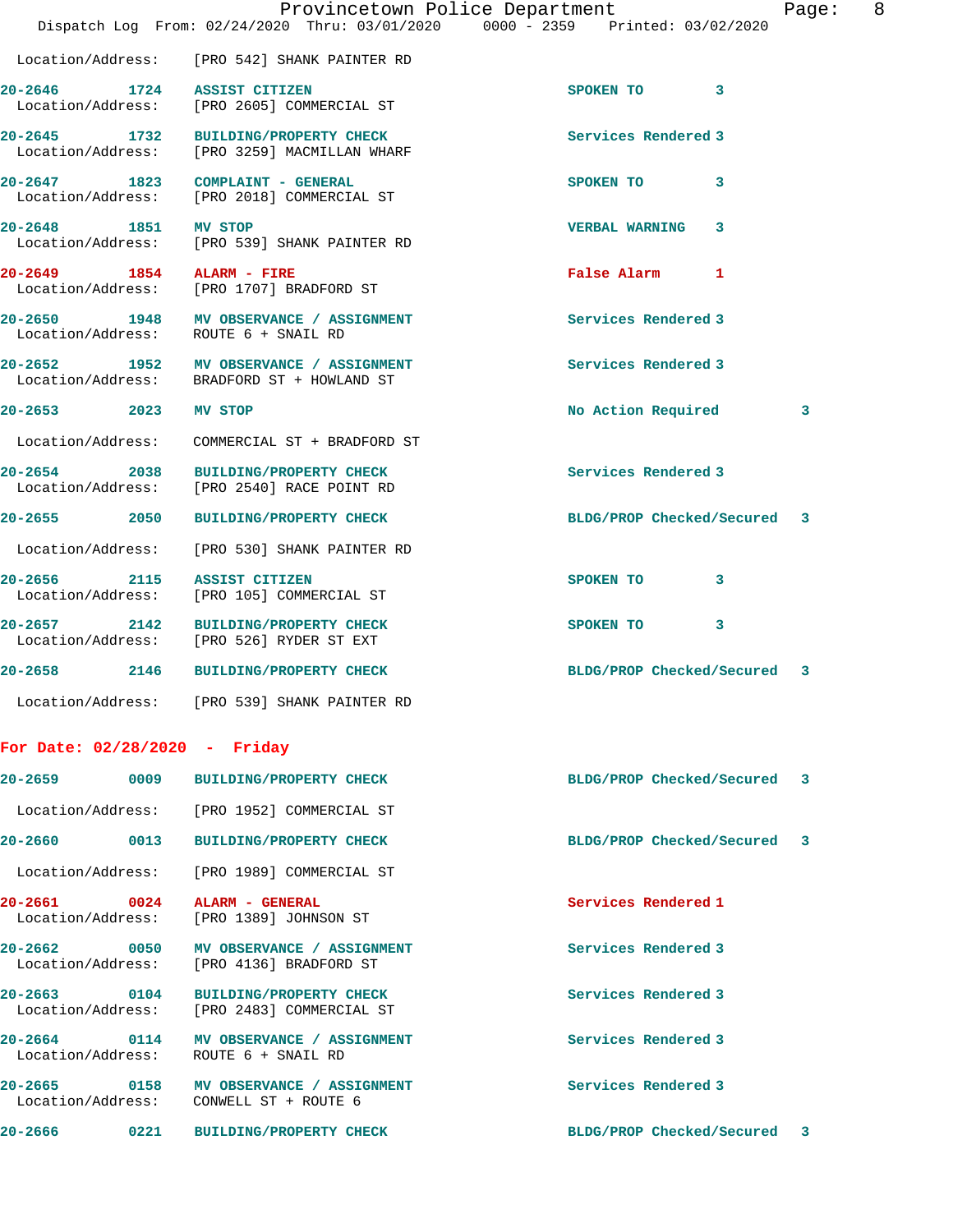Provincetown Police Department Page: 9 Dispatch Log From: 02/24/2020 Thru: 03/01/2020 0000 - 2359 Printed: 03/02/2020 Location/Address: [PRO 1662] PEARL ST **20-2667 0250 BUILDING/PROPERTY CHECK BLDG/PROP Checked/Secured 3** Location/Address: [PRO 440] HARRY KEMP WAY **20-2668 0321 SUSPICIOUS ACTIVITY Services Rendered 2**  Location/Address: [PRO 146] COMMERCIAL ST **20-2669 0348 BUILDING/PROPERTY CHECK BLDG/PROP Checked/Secured 3** Location/Address: [PRO 3430] COMMERCIAL ST **20-2670 0434 MEDICAL EMERGENCY Services Rendered 1**  Location/Address: [PRO 1080] PLEASANT ST **20-2671 0459 BUILDING/PROPERTY CHECK Services Rendered 3**  Location/Address: [PRO 2977] COMMERCIAL ST **20-2672 0518 MV OBSERVANCE / ASSIGNMENT Services Rendered 3**  Location/Address: ROUTE 6 + SNAIL RD **20-2673 0555 MV OBSERVANCE / ASSIGNMENT Services Rendered 3**  [PRO 3670] SHANK PAINTER RD **20-2674 0609 MV STOP Citation / Warning Issued 3** Location/Address: [PRO 1304] BROWNE ST **20-2675 0807 BUILDING/PROPERTY CHECK BLDG/PROP Checked/Secured 3** Location/Address: [PRO 488] MAYFLOWER ST **20-2676 0808 PARK, WALK & TALK Services Rendered 3**  Location/Address: [PRO 569] WINSLOW ST **20-2677 0812 MV COMPLAINT Services Rendered 2**  Location/Address: [PRO 453] KILEY CT **20-2678 0853 MV STOP VERBAL WARNING 3**  Location/Address: [PRO 1733] SHANK PAINTER RD **20-2679 0858 PROPERTY DAMAGE Referred to Other Agency 3** Location/Address: [PRO 1953] COMMERCIAL ST **20-2681 0933 ANIMAL CALL Transferred Custody 2** Location/Address: [PRO 542] SHANK PAINTER RD **20-2682 0943 GENERAL INFO Services Rendered 3**  Location/Address: [PRO 516] RACE POINT RD **20-2683 1013 MEDICAL EMERGENCY Transported to Hospital 1** Location/Address: [PRO 3222] ALDEN ST **20-2684 1033 DISORDERLY VERBAL WARNING 1** 

Location/Address: [PRO 4157] COMMERCIAL ST

**20-2686 1321 MV OBSERVANCE / ASSIGNMENT Services Rendered 3**  Location/Address: ROUTE 6 + SHANK PAINTER RD

**20-2687 1350 MV OBSERVANCE / ASSIGNMENT Services Rendered 3**  Location/Address: [PRO 3440] ROUTE 6

**20-2688 1441 MV COLLISION Services Rendered 1**  [PRO 3750] AUNT SUKEYS WAY Refer To Accident: 20-9-AC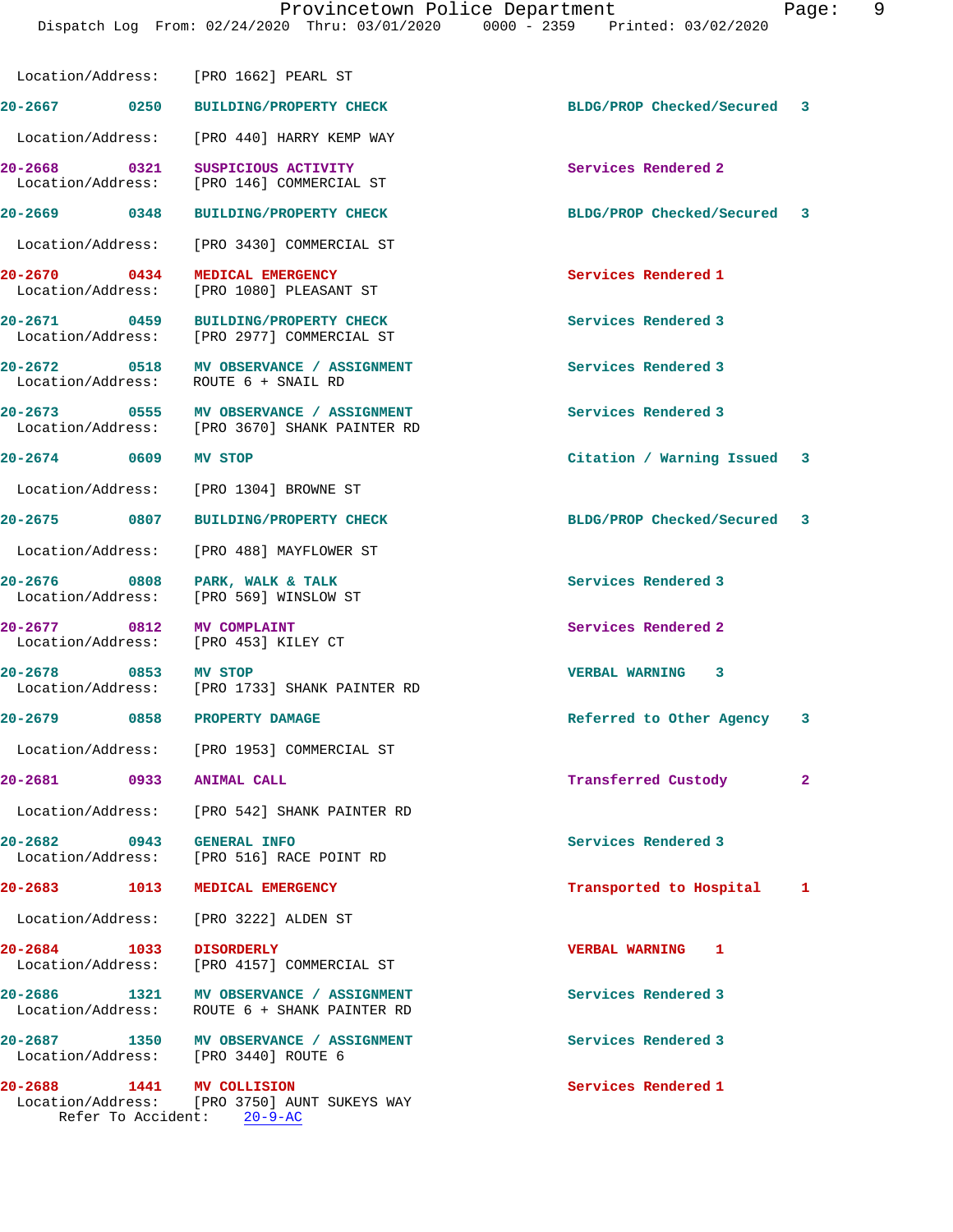20-2689 1450 PARK, WALK & TALK **Services Rendered 3** 

 Location/Address: [PRO 569] WINSLOW ST **20-2690 1454 DISORDERLY Services Rendered 1**  Location/Address: [PRO 1952] COMMERCIAL ST **20-2691 1502 PARK, WALK & TALK Services Rendered 3**  Location/Address: [PRO 569] WINSLOW ST **20-2693 1528 HAZARDS Referred to Other Agency 2** Location/Address: [PRO 2479] ROUTE 6 **20-2692 1530 BUILDING/PROPERTY CHECK Services Rendered 3**  Location/Address: [PRO 3259] MACMILLAN WHARF 20-2694 1531 PARK, WALK & TALK **Services Rendered 3**  Location/Address: [PRO 105] COMMERCIAL ST **20-2695 1614 MV COMPLAINT Could Not Locate 2**  Location/Address: SHANK PAINTER RD + BRADFORD ST **20-2696 1630 MV OBSERVANCE / ASSIGNMENT Services Rendered 3**  Location/Address: [PRO 3243] SHANK PAINTER RD **20-2698 1646 MV COMPLAINT Services Rendered 2**  Location/Address: COMMERCIAL ST + CARVER ST **20-2700 1853 MV OBSERVANCE / ASSIGNMENT Services Rendered 3**  Location/Address: [PRO 2277] BRADFORD ST **20-2701 1903 MV OBSERVANCE / ASSIGNMENT Services Rendered 3**  Location/Address: BRADFORD ST + HOWLAND ST **20-2702 1905 MV STOP VERBAL WARNING 3**  Location/Address: [PRO 2277] BRADFORD ST 20-2703 1924 BUILDING/PROPERTY CHECK Services Rendered 3<br>
Location/Address: [PRO 526] RYDER ST EXT [PRO 526] RYDER ST EXT **20-2705 1940 MV STOP VERBAL WARNING 3**  Location/Address: [PRO 2513] ROUTE 6 **20-2704 1941 MV OBSERVANCE / ASSIGNMENT Citation / Warning Issued 3** Location/Address: ROUTE 6 + SNAIL RD **20-2706 1953 MV STOP VERBAL WARNING 3**  Location/Address: **20-2707 2020 MV STOP Citation / Warning Issued 3** Location/Address: [PRO 606] CONWELL ST **20-2708 2020 ASSIST CITIZEN Services Rendered 3**  [PRO 3351] HARRY KEMP WAY **20-2709 2056 BUILDING/PROPERTY CHECK Services Rendered 3**  Location/Address: [PRO 2540] RACE POINT RD **20-2710 2104 MV OBSERVANCE / ASSIGNMENT Services Rendered 3**  Location/Address: ROUTE 6 **20-2711 2114 MV STOP VERBAL WARNING 3**  Location/Address: [PRO 521] ROUTE 6 **20-2712 2148 MV OBSERVANCE / ASSIGNMENT Services Rendered 3**  Location/Address: [PRO 4136] BRADFORD ST

**For Date: 02/29/2020 - Saturday**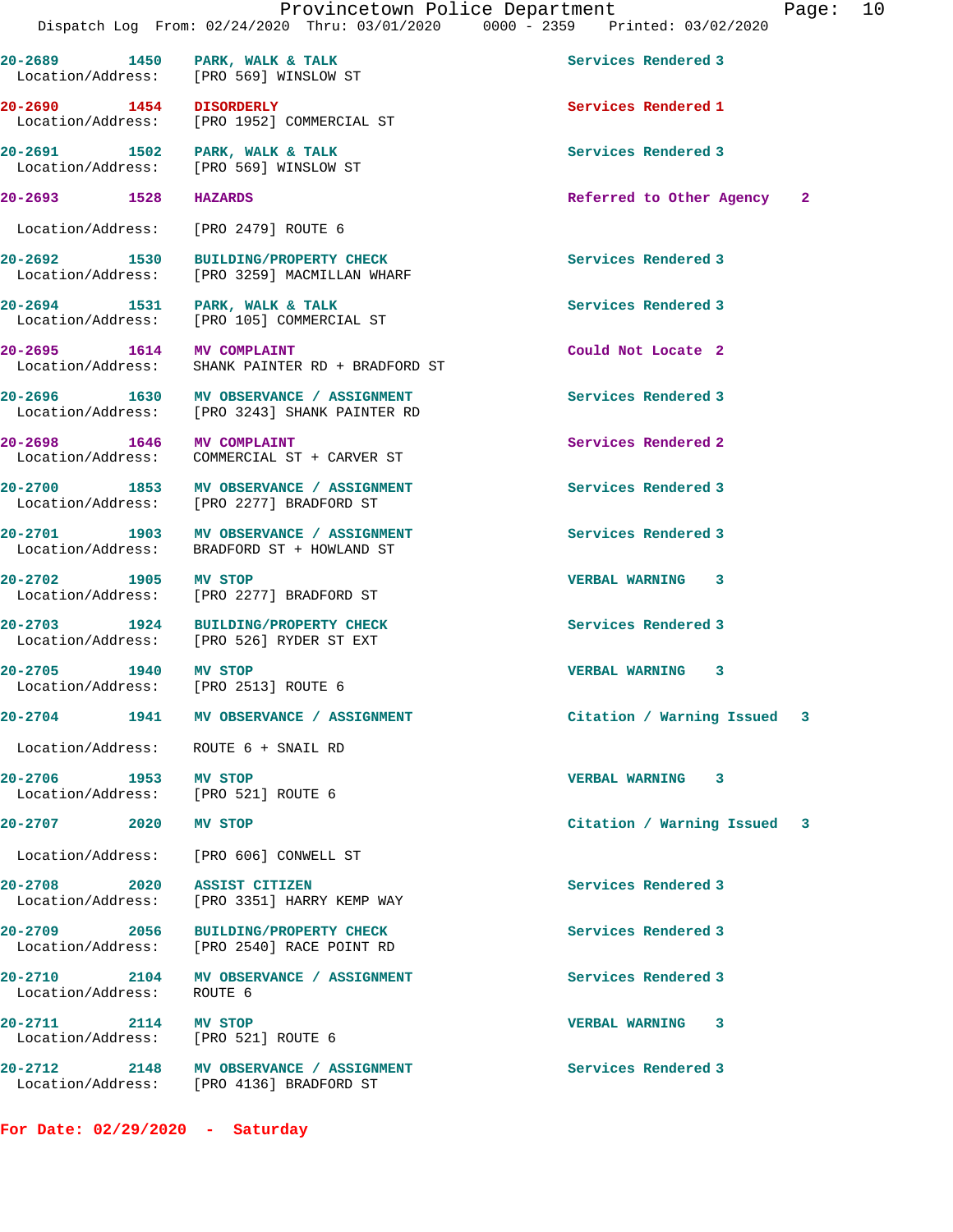|                                   |      | 20-2714 0009 PARK, WALK & TALK<br>Location/Address: [PRO 3870] COMMERCIAL ST             | Services Rendered 3         |  |
|-----------------------------------|------|------------------------------------------------------------------------------------------|-----------------------------|--|
| 20-2715 0018 BAR CHECK            |      | Location/Address: [PRO 3443] COMMERCIAL ST                                               | Services Rendered 3         |  |
|                                   |      | 20-2713 0020 BUILDING/PROPERTY CHECK<br>Location/Address: [PRO 2490] PROVINCELANDS RD    | Services Rendered 3         |  |
|                                   |      | 20-2716 0036 MV OBSERVANCE / ASSIGNMENT<br>Location/Address: ROUTE 6 + SNAIL RD          | Services Rendered 3         |  |
|                                   |      | 20-2717 0047 MV OBSERVANCE / ASSIGNMENT<br>Location/Address: [PRO 530] SHANK PAINTER RD  | Services Rendered 3         |  |
| 20-2718 0051 MV STOP              |      | Location/Address: [PRO 1986] WINTHROP ST<br>Refer To Arrest: 20-20-AR                    | Arrest(s) Made 3            |  |
|                                   |      | 20-2719 0347 MV OBSERVANCE / ASSIGNMENT<br>Location/Address: [PRO 1892] SHANK PAINTER RD | Services Rendered 3         |  |
|                                   |      | 20-2720 0421 BUILDING/PROPERTY CHECK<br>Location/Address: [PRO 2540] RACE POINT RD       | Services Rendered 3         |  |
| 20-2721 0424                      |      | <b>MEDICAL EMERGENCY</b><br>Location/Address: [PRO 943] HARRY KEMP WAY                   | PATIENT REFUSAL 1           |  |
|                                   |      | 20-2722 0436 BUILDING/PROPERTY CHECK                                                     | BLDG/PROP Checked/Secured 3 |  |
|                                   |      | Location/Address: [PRO 1662] PEARL ST                                                    |                             |  |
| 20-2723 0548                      |      | BUILDING/PROPERTY CHECK                                                                  | BLDG/PROP Checked/Secured 3 |  |
|                                   |      | Location/Address: [PRO 3259] MACMILLAN WHARF                                             |                             |  |
|                                   |      | 20-2724 0600 MV OBSERVANCE / ASSIGNMENT<br>Location/Address: BRADFORD ST + PRINCE ST     | Services Rendered 3         |  |
|                                   |      | 20-2725 0613 BUILDING/PROPERTY CHECK                                                     | BLDG/PROP Checked/Secured 3 |  |
|                                   |      | Location/Address: [PRO 4157] COMMERCIAL ST                                               |                             |  |
| 20-2726 0618<br>Location/Address: |      | BUILDING/PROPERTY CHECK<br>[PRO 2483] COMMERCIAL ST                                      | Services Rendered 3         |  |
|                                   |      | 20-2727 0731 PARK, WALK & TALK<br>Location/Address: [PRO 3296] SHANK PAINTER RD          | Services Rendered 3         |  |
| 20-2728 0754                      |      | BUILDING/PROPERTY CHECK<br>Location/Address: [PRO 526] RYDER ST EXT                      | Services Rendered 3         |  |
|                                   |      | 20-2729 0800 MV OBSERVANCE / ASSIGNMENT<br>Location/Address: [PRO 4048] ROUTE 6          | Services Rendered 3         |  |
| 20-2730 0823 MV STOP              |      | Location/Address: [PRO 3075] SHANK PAINTER RD                                            | VERBAL WARNING 3            |  |
|                                   |      | 20-2731 0851 COMPLAINT - GENERAL<br>Location/Address: [PRO 3670] SHANK PAINTER RD        | Services Rendered 3         |  |
| 20-2732 0912                      |      | PARK, WALK & TALK<br>Location/Address: [PRO 2737] COMMERCIAL ST                          | Services Rendered 3         |  |
| 20-2733                           |      | 0923 BUILDING/PROPERTY CHECK                                                             | BLDG/PROP Checked/Secured 3 |  |
|                                   |      | Location/Address: [PRO 3430] COMMERCIAL ST                                               |                             |  |
| $20 - 2734$                       | 0951 | <b>BUILDING/PROPERTY CHECK</b>                                                           | BLDG/PROP Checked/Secured 3 |  |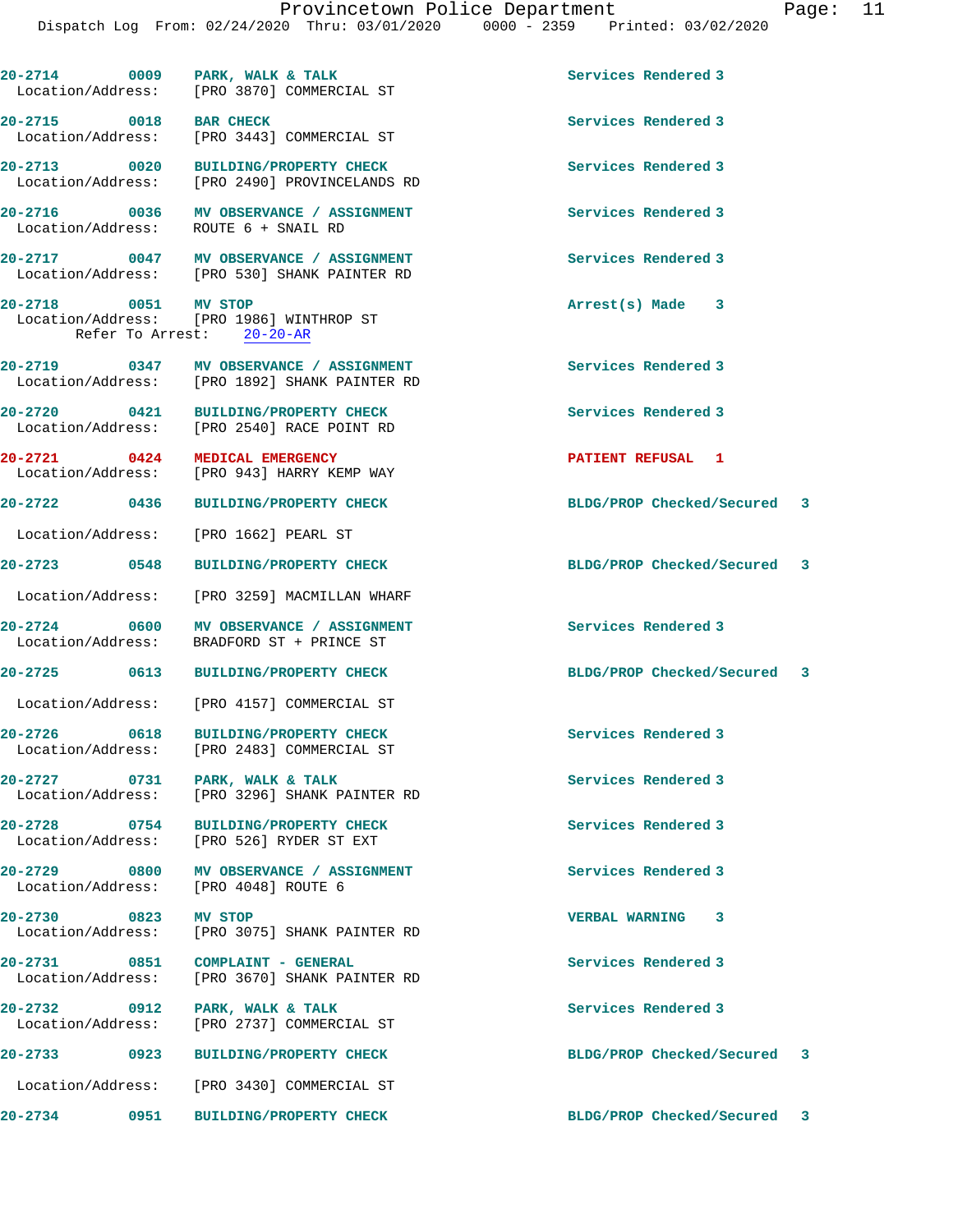|                                                           |      | Provincetown Police Department<br>Dispatch Log From: 02/24/2020 Thru: 03/01/2020 0000 - 2359 Printed: 03/02/2020 |                             | Page: | 12 |
|-----------------------------------------------------------|------|------------------------------------------------------------------------------------------------------------------|-----------------------------|-------|----|
|                                                           |      | Location/Address: [PRO 3317] CEMETERY RD                                                                         |                             |       |    |
|                                                           |      | 20-2736 1000 SERVICE CALL - POLICE<br>Location/Address: [PRO 2645] SHANK PAINTER RD                              | Services Rendered 3         |       |    |
| Location/Address:                                         |      | 20-2735 1003 MV OBSERVANCE / ASSIGNMENT<br>ROUTE 6 + CONWELL ST                                                  | Services Rendered 3         |       |    |
|                                                           |      | 20-2737 1009 BUILDING/PROPERTY CHECK                                                                             | BLDG/PROP Checked/Secured 3 |       |    |
| Location/Address:                                         |      | [PRO 2483] COMMERCIAL ST                                                                                         |                             |       |    |
| 20-2739 1101                                              |      | <b>BUILDING/PROPERTY CHECK</b>                                                                                   | BLDG/PROP Checked/Secured 3 |       |    |
| Location/Address:                                         |      | [PRO 3287] ROUTE 6                                                                                               |                             |       |    |
| 20-2740 1115<br>Location/Address:                         |      | MV STOP<br>[PRO 767] BRADFORD ST                                                                                 | <b>VERBAL WARNING 3</b>     |       |    |
| $20 - 2741$<br>Location/Address: BRADFORD ST              |      | 1143 SERVICE CALL - POLICE                                                                                       | Services Rendered 3         |       |    |
|                                                           |      | 20-2742 1211 ASSIST DEPARTMENT / MUTUAL AID<br>Location/Address: [PRO 542] SHANK PAINTER RD                      | Services Rendered 3         |       |    |
| 20-2743 1212                                              |      | <b>BUILDING/PROPERTY CHECK</b>                                                                                   | BLDG/PROP Checked/Secured 3 |       |    |
| Location/Address:                                         |      | [PRO 2977] COMMERCIAL ST                                                                                         |                             |       |    |
| 20-2744 1217<br>Location/Address:                         |      | <b>BUILDING/PROPERTY CHECK</b><br>[PRO 2490] PROVINCELANDS RD                                                    | Services Rendered 3         |       |    |
| 20-2745 1242<br>Location/Address:                         |      | <b>BUILDING/PROPERTY CHECK</b><br>[PRO 488] MAYFLOWER ST                                                         | Services Rendered 3         |       |    |
| $20 - 2746$                                               |      | 1330 COMPLAINT - GENERAL<br>Location/Address: [PRO 2539] RYDER ST EXT                                            | Services Rendered 3         |       |    |
| $20 - 2747$<br>Location/Address:                          | 1411 | TRESPASS<br>[PRO 1952] COMMERCIAL ST                                                                             | Services Rendered 2         |       |    |
| $20 - 2748$                                               |      | 1607 PARKING COMPLAINT<br>Location/Address: [PRO 4157] COMMERCIAL ST                                             | Services Rendered 3         |       |    |
| 20-2749 1837 MV HIT & RUN                                 |      | Location/Address: [PRO 1953] COMMERCIAL ST                                                                       | Services Rendered 2         |       |    |
|                                                           |      | 20-2750 2023 MEDICAL EMERGENCY<br>Location/Address: [PRO 1779] BAYBERRY AVE                                      | PATIENT REFUSAL 1           |       |    |
| For Date: $03/01/2020 -$ Sunday                           |      |                                                                                                                  |                             |       |    |
| 20-2752 0659 ANIMAL CALL<br>Location/Address: BRADFORD ST |      |                                                                                                                  | Could Not Locate 2          |       |    |
|                                                           |      | 20-2753 0854 BUILDING/PROPERTY CHECK                                                                             | BLDG/PROP Checked/Secured 3 |       |    |
|                                                           |      | Location/Address: [PRO 1638] COMMERCIAL ST                                                                       |                             |       |    |
| 20-2754 0859<br>Location/Address:                         |      | <b>MV STOP</b><br>COMMERCIAL ST                                                                                  | VERBAL WARNING 3            |       |    |
|                                                           |      | 20-2755 0901 PARK, WALK & TALK<br>Location/Address: [PRO 3430] COMMERCIAL ST                                     | Services Rendered 3         |       |    |
|                                                           |      | 20-2756 0930 MEDICAL EMERGENCY                                                                                   | Transported to Hospital 1   |       |    |
| Location/Address: GOSNOLD ST                              |      |                                                                                                                  |                             |       |    |
|                                                           |      | 20-2757 1109 MV OBSERVANCE / ASSIGNMENT                                                                          | Citation / Warning Issued 3 |       |    |
|                                                           |      |                                                                                                                  |                             |       |    |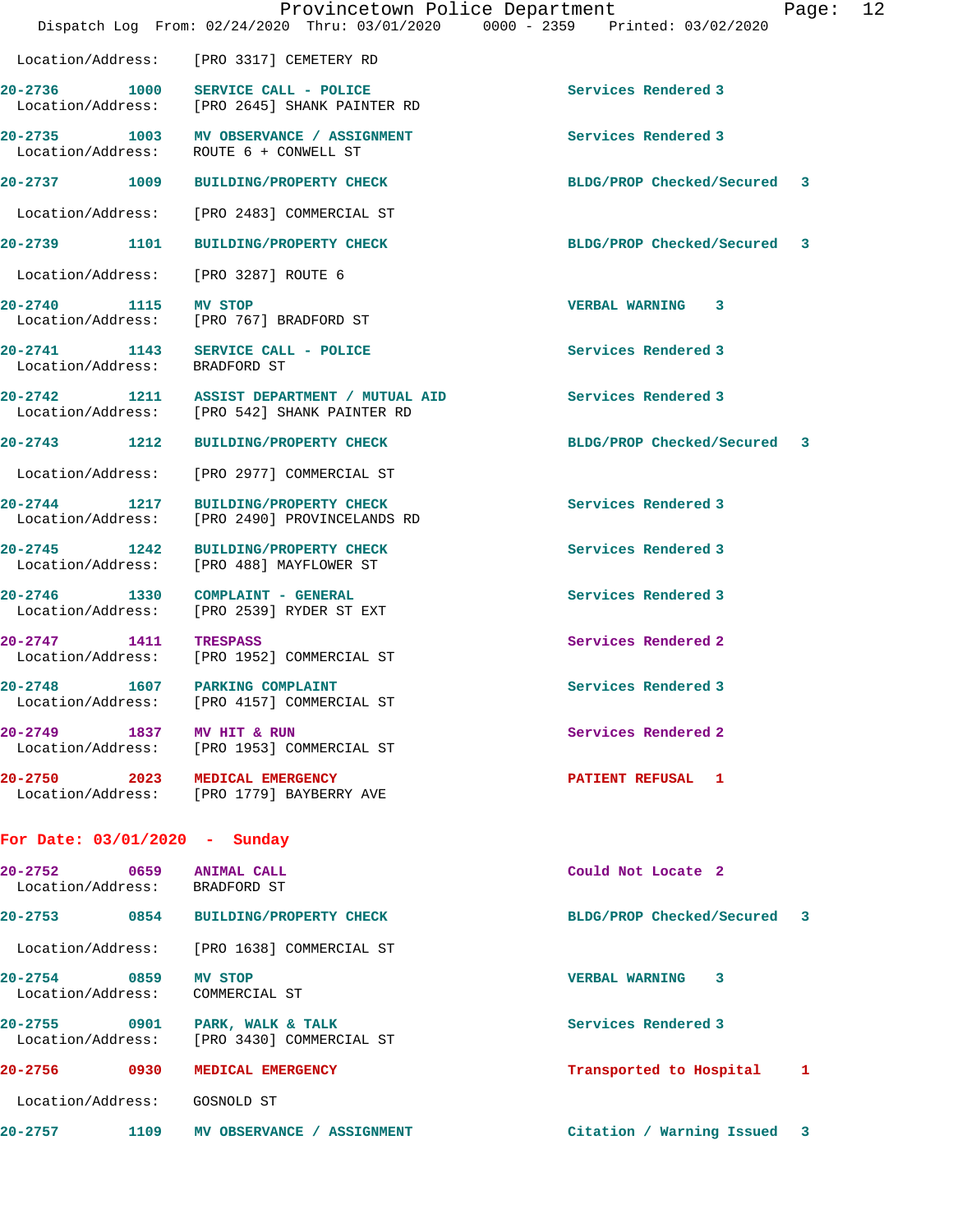## Provincetown Police Department Fage: 13

Dispatch Log From: 02/24/2020 Thru: 03/01/2020 0000 - 2359 Printed: 03/02/2020

Location/Address: [PRO 3440] ROUTE 6

**20-2758 1134 MV STOP VERBAL WARNING 3**  Location/Address: ROUTE 6 + SNAIL RD

**20-2759 1140 MV STOP VERBAL WARNING 3**  Location/Address: ROUTE 6 + HOWLAND ST

**20-2760 1213 MV COMPLAINT 1213 SPOKEN TO** 2<br>
Location/Address: [PRO 146] COMMERCIAL ST [PRO 146] COMMERCIAL ST

Location/Address: ROUTE 6 + HOWLAND ST

**20-2762 1331 MV STOP VERBAL WARNING 3**  Location/Address: [PRO 526] RYDER ST EXT

**20-2763 1352 BUILDING/PROPERTY CHECK Services Rendered 3**  Location/Address: [PRO 488] MAYFLOWER ST

**20-2764 1415 MV OBSERVANCE / ASSIGNMENT Services Rendered 3**  Location/Address: SHANK PAINTER RD + BRADFORD ST

Location/Address: BRADFORD ST

**20-2769 1748 LOST PROPERTY Services Rendered 3** 

Location/Address: ROUTE 6 + SNAIL RD

**20-2765 1543 MV OBSERVANCE / ASSIGNMENT Services Rendered 3**  Location/Address: HOWLAND ST + BRADFORD ST

Location/Address: [PRO 2500] COMMERCIAL ST

Location/Address: [PRO 2994] COMMERCIAL ST

**20-2771 1827 BUILDING/PROPERTY CHECK Services Rendered 3**  Location/Address: [PRO 526] RYDER ST EXT

**20-2770 1830 MV OBSERVANCE / ASSIGNMENT Services Rendered 3**  Location/Address: [PRO 3440] ROUTE 6

**20-2772 1843 BUILDING/PROPERTY CHECK Services Rendered 3**  Location/Address: [PRO 3259] MACMILLAN WHARF

20-2773 1854 PARK, WALK & TALK **Services Rendered 3** Location/Address: [PRO 3870] COMMERCIAL ST

**20-2774 1857 MV OBSERVANCE / ASSIGNMENT Services Rendered 3**  Location/Address: CONWELL ST + HARRY KEMP WAY

**20-2775 1921 BUILDING/PROPERTY CHECK Services Rendered 3**  Location/Address: [PRO 2481] TREMONT ST

20-2776 1936 MV OBSERVANCE / ASSIGNMENT **Services Rendered 3** 

**20-2777 1956 LOST PROPERTY Services Rendered 3**  [PRO 3296] SHANK PAINTER RD

**20-2778 2118 MV OBSERVANCE / ASSIGNMENT Services Rendered 3**  Location/Address: [PRO 183] COMMERCIAL ST

Location/Address: [PRO 1429] SANDY HILL LN

**20-2780 2147 MV STOP VERBAL WARNING 3**  [PRO 1892] SHANK PAINTER RD

**20-2761 1257 MV STOP Citation / Warning Issued 3**

**20-2766 1539 MV STOP VERBAL WARNING 3** 

**20-2768 1622 BUILDING/PROPERTY CHECK BLDG/PROP Checked/Secured 3**

**20-2779 2129 MEDICAL EMERGENCY Transported to Hospital 1**